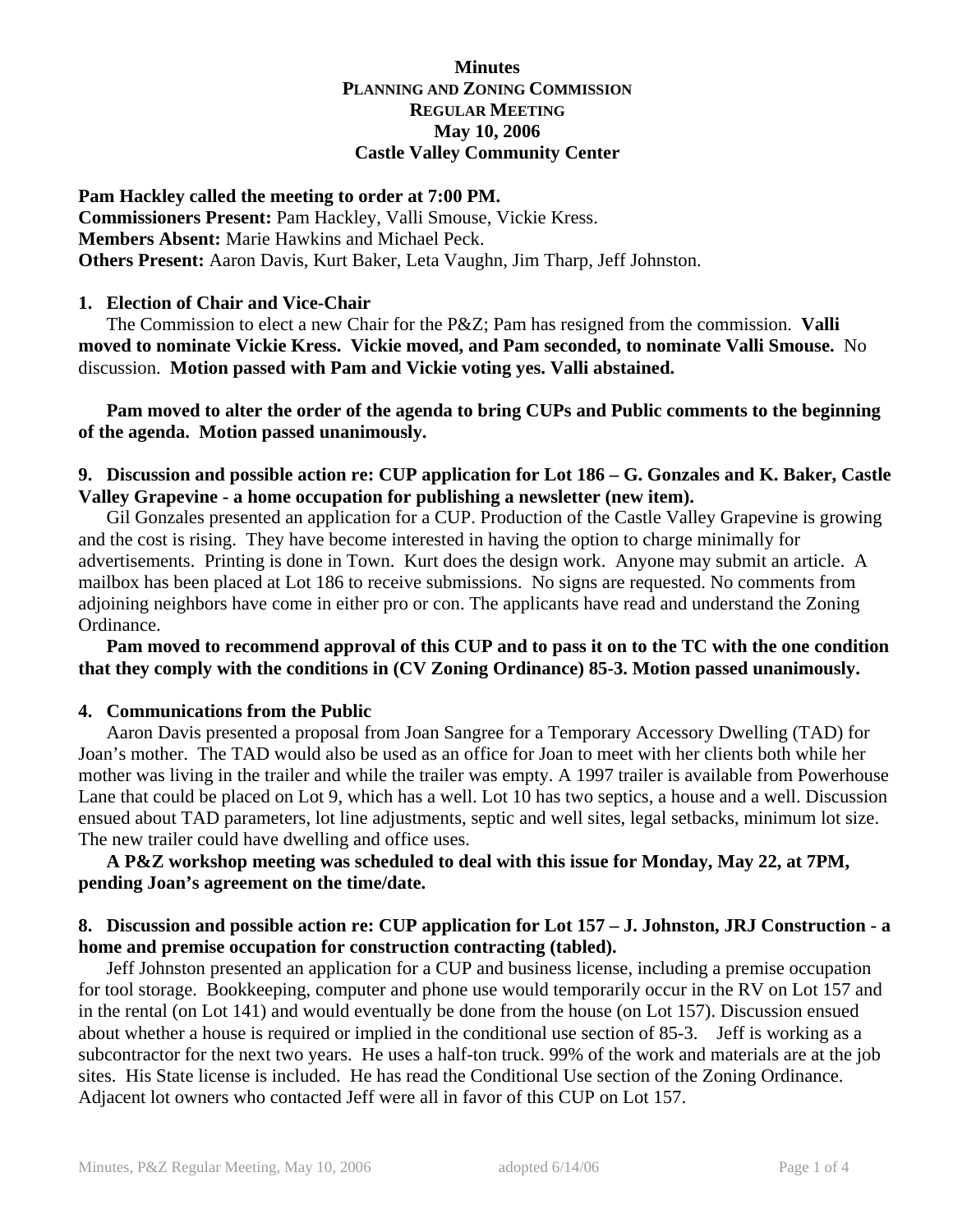**Vickie moved, and Pam seconded, to pass on to the TC the recommendation to approve this CUP for Lot 157. Pam moved, and Vickie seconded, to amend the motion to include conditions set out in 85- 3 as well as the "anything not expressly permitted is prohibited". Amendment passed Unanimously.** Motion was called. **Motion passed unanimously.** No further discussion.

# **Pam moved to go to item 3. Vickie seconded. Motion passed unanimously.**

# **3. Approval of Regular Meeting Minutes of April 12, 2006.**

The following changes to the minutes were suggested:

- Item 4, paragraph 4: Delete Darr's name from the list and add: "Darr, the Town Road Supervisor, was not able to attend."
- Item 4, paragraph 4: change the next sentence to read: "According to the Mayor/previous Road Supervisor, development may not change drainages where they exit a property."
- Item 4, paragraph 4: add "under state statute" after the word "restrictions".
- Item 4, paragraph 4: after "the building agent does not", add "but by signing the certificate of occupancy acknowledges that the drainage review was conducted and approved."
- Item 4, paragraph 4: after "laws/statutes pertain to drainages", add "that are not perennial".
- Item 5: Delete brackets and bracketed words.
- Item 6, paragraph 2, second line: replace "whose" with "who".
- Item 7, paragraph 6,  $1^{st}$  sentence  $2^{nd}$  line: replace "her professional business license" with "Steve's State professional license".
- Item 13: after "this was dealt with above", add "in item 6".
- Item 15: replace "draft included" with "draft and email correspondence included".
- Item 16: replace "motion passed" with "motion passed unanimously".
- Item 17,  $2<sup>nd</sup>$  paragraph: should read "letter to the TC requesting consideration of the CUP is still needed".  **Pam moved to accept minutes as amended. Vickie seconded. Motion passed unanimously.**

# **2. Approval of Special Meeting Workshop Minutes of April 18, 2006.**

The following changes to the minutes were suggested:

- All references to 96-3 should refer to it as a Resolution.
- Step 4: delete parentheses with contents; sentence shall read "Leave this clause as per original copy".
- Last paragraph: replace "nuisances" with "lighting".

# **Pam moved to accept the minutes of the April 18 Special Meeting & Workshop as amended. Vickie seconded. Motion passed unanimously.**

# **Reports**

# **5. Building Permit Update**

Leta reported that one building permit was issued this month on Lot 147.

# **6. Town Council Information and Requests**

 The Clerk created/forwarded a synopsis of the last TC meeting to the P&Z (list included). Related discussion included:

- The Mayor agreed to pass a written synopsis of information to the P&Z from each TC meeting; no official report has been forwarded so far.
- The P&Z request for the TC to review the Drainage Review Process and update the Drainage Map was discussed; misunderstandings may be occurring in communicating about this; Pam intends to write up a clarifying memo about this for the TC.
- Information that goes to the TC must be ready 48-72 hours ahead of time for them to prepare.
- Re: Complaint Resolution Process: The TC requested that the P&Z change the words "complainant" and "complainee" or define them.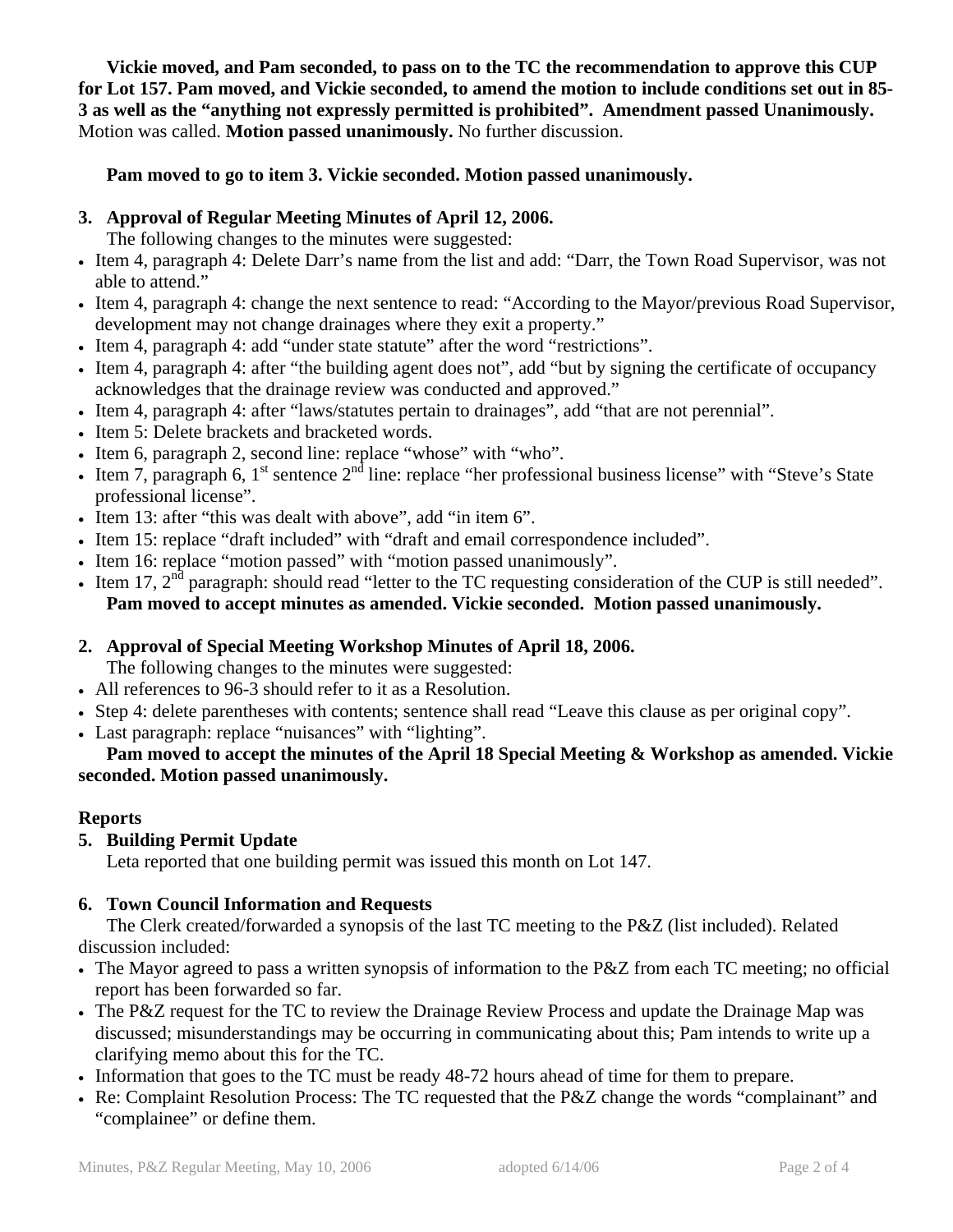- Re: Complaint Resolution Process: Penalties and Fines were not yet discussed.
- Lots 77 & 181 CUPs were approved.
- Re: the Enabling Legislation: No action was taken pending a reply from David Church who has it on his desk to review. Pam will endeavor to continue communications with him.
- Clean up day is scheduled for May 20. Appliances with Freon will be accepted this year for a \$10 disposal charge; otherwise clean-up is free.
- Re: Clerical error omitting Section 3 of Ordinance 85-3: the TC has received differing advice from Kinghorn on this over time re: whether simply to re-post it or to re-adopted it instead.

 Discussion ensued over whether the whole ordinance would be open for discussion if a hearing is whether written legal clarification is needed on specific points, and the legal status of enforcement procedures between the last amendments and now. Kinghorn has said that 85-3 has been in force the whole time, because it was a clerical error. Pam is forwarding a chronology of 85-3 changes to the TC.

 Valli commented for the record she hopes that in the Future (the TC and P&Z) can have better communication with the TC, better direction for the P&Z, and more frequent discussion. In 5 months, she has had no communications from the Town. **Valli will write a memo from this meeting to the TC**.

# **Conditional Use Permits**

**7. Conditional Use Permit status report.** None.

# **Old Business**

**10. Discussion and possible action re: Changes to the Land Use Sections of Utah State Code in Senate Bill 60 "LUDMA" (tabled).** Item remained tabled.

**11. Discussion and possible action re: Proposed Amendments to Ordinance 2003-3, "An ordinance encouraging the movement of deer within Castle Valley by limiting the use of exclusionary fencing" (tabled).**

**Vicki moved to un-table this item. Pam seconded. Motion passed. Pam and Vickie: for. Valli: against.**

 Discussion ensued about whether this ordinance is needed, inconsistencies in (the version that is currently on the books), the lengthy efforts towards revision, the goal to make it as succinct as possible, and the possibility of including this in 85-3. Leta noted there are no requests for fencing all five acres or for agricultural designation. Rebecca said fencing requests do come in, but none have exceeded the current ordinance so far. This is currently "in the P&Z's ballpark".

 **It was decided that a workshop would be scheduled once the other two commissioners return. Pam moved to table, Vickie seconded. Motion passed unanimously.** 

#### **12. Discussion and possible action re: Draft of an Aquifer Protection Ordinance (tabled).** Item remained tabled.

**13. Discussion and possible action re: Address comments made by Town Council and UT League of Cities and Towns on a Proposed Ordinance Establishing the Planning and Land Use Commission and Designating Land Use and Appeal Authorities and consider revisions and recommendation to Town Council (tabled).** Item remained tabled pending advice from David Church.

**14. Discussion and possible action re: Town Council request to finalize a proposed Complaint Resolution Process and Board and a Uniform Procedure for Zoning and Land Use Enforcement (tabled).** This item awaits review by/further direction from TC. This will be on next week's TC agenda as a tabled item.

 **Vickie moved to un-table this item, Pam seconded. Motion passed unanimously.**